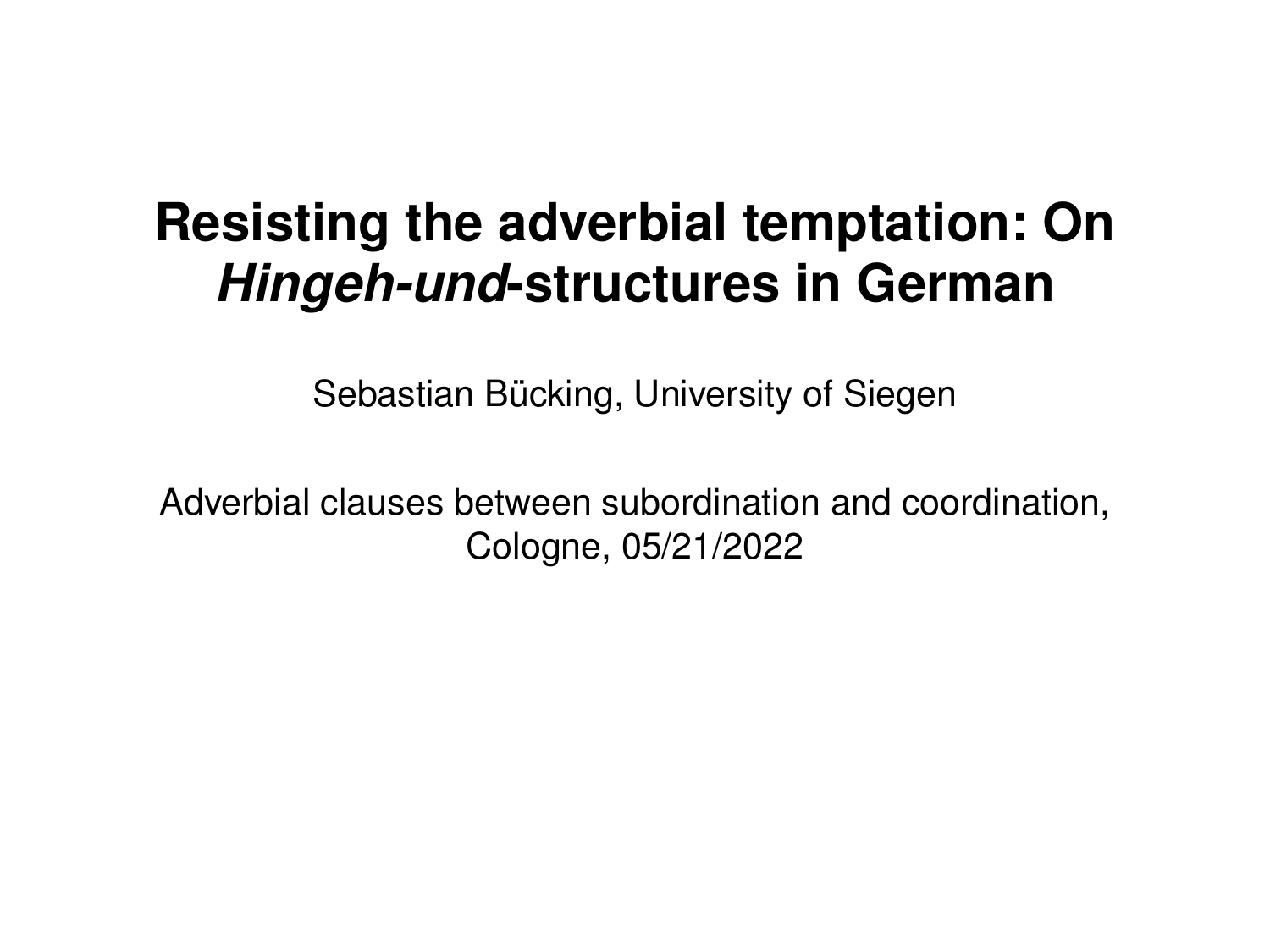## **Topic of the talk**

- $\triangleright$  Many languages support peculiar multiverbal patterns of type  $V1+AND+V2$ :
	- ▶ V1 is typically a (semantically bleached) motion/position/TAKE-verb.
	- ▶ V1 and V2 have a 'fused' interpretation.
	- (1) a. It was going to be a surprise, but he went and told her.
		- b. Margarita agarró y salió. *Margarita took and left* 'Margarita unexpectedly left.'

[s. [Stefanowitsch 1999,](#page-15-0) (1c), [Arnaiz & Camacho 1999,](#page-14-0) (3a)]

- $\triangleright$  While the pattern is generally taken to barely exist in standard German (e. g. [Ross 2021,](#page-15-1) 90f.), [Proske \(2017,](#page-15-2) [2019\)](#page-15-3) argues for varying degrees of grammaticalization in German as well, based on corpus data.
- ▶ Wrt. the criterion '±semantically bleached', *hingeh-und*-structures (= HUS) are the most prominent candidates; s. also [Lehmann \(1991,](#page-14-1) 20f.).
	- (2) Und was macht er? Er geht hin und schreibt ihr eine Mail. *and what does he he goes to and writes her a mail*

However, to date, there is no detailed analysis of such HUS.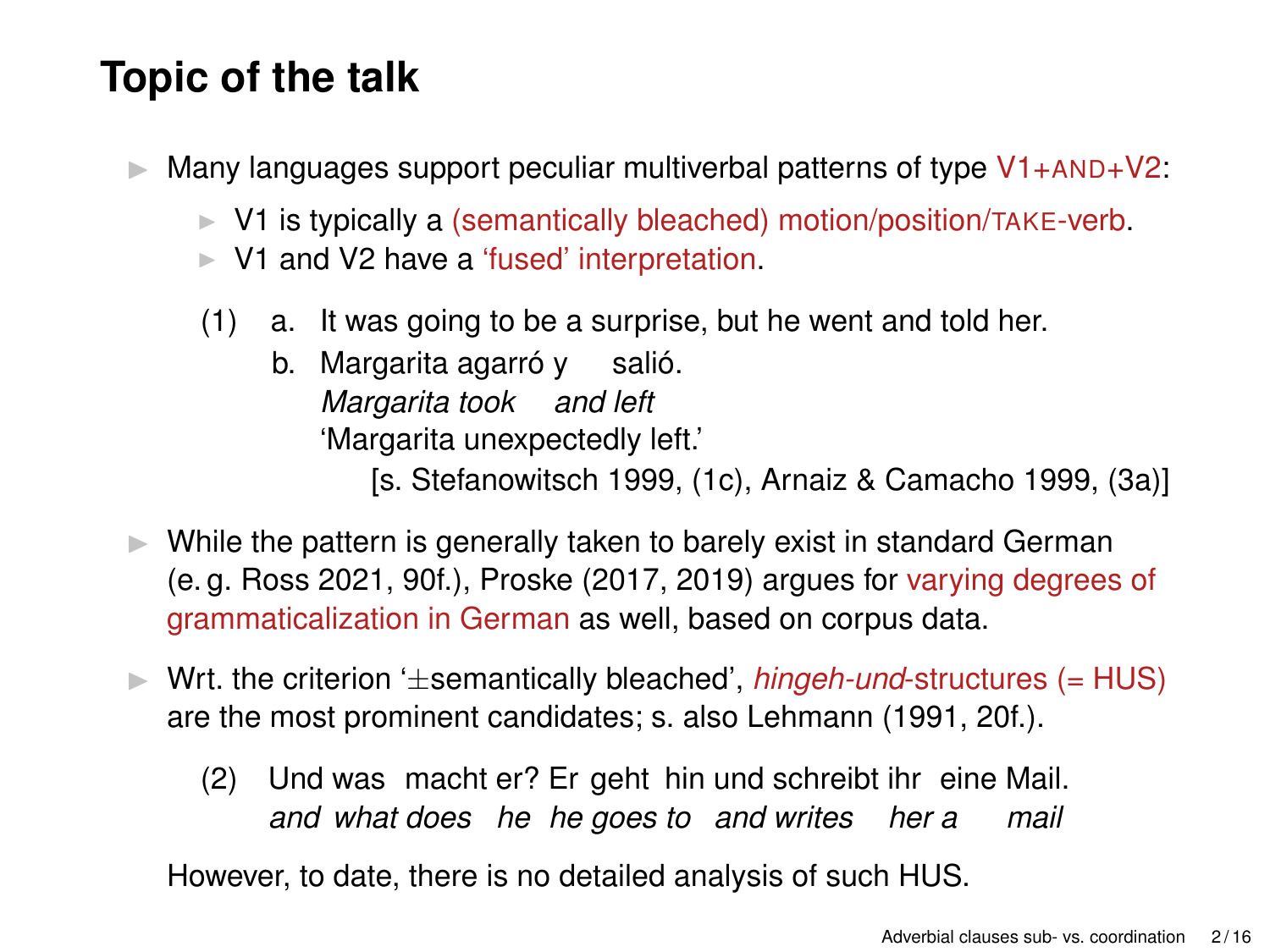## **Aims of the talk**

- $\blacktriangleright$  In my talk, I will
	- $\triangleright$  provide an overview of what characterizes the form and interpretation of HUS;
	- ▶ propose a compositional analysis of HUS based on a semantically bleached *hingehen*.
- ▶ Overall, I aim to clarify the status of HUS between coordination and subordination and to thereby shed light on the systematicity of their structural and functional properties.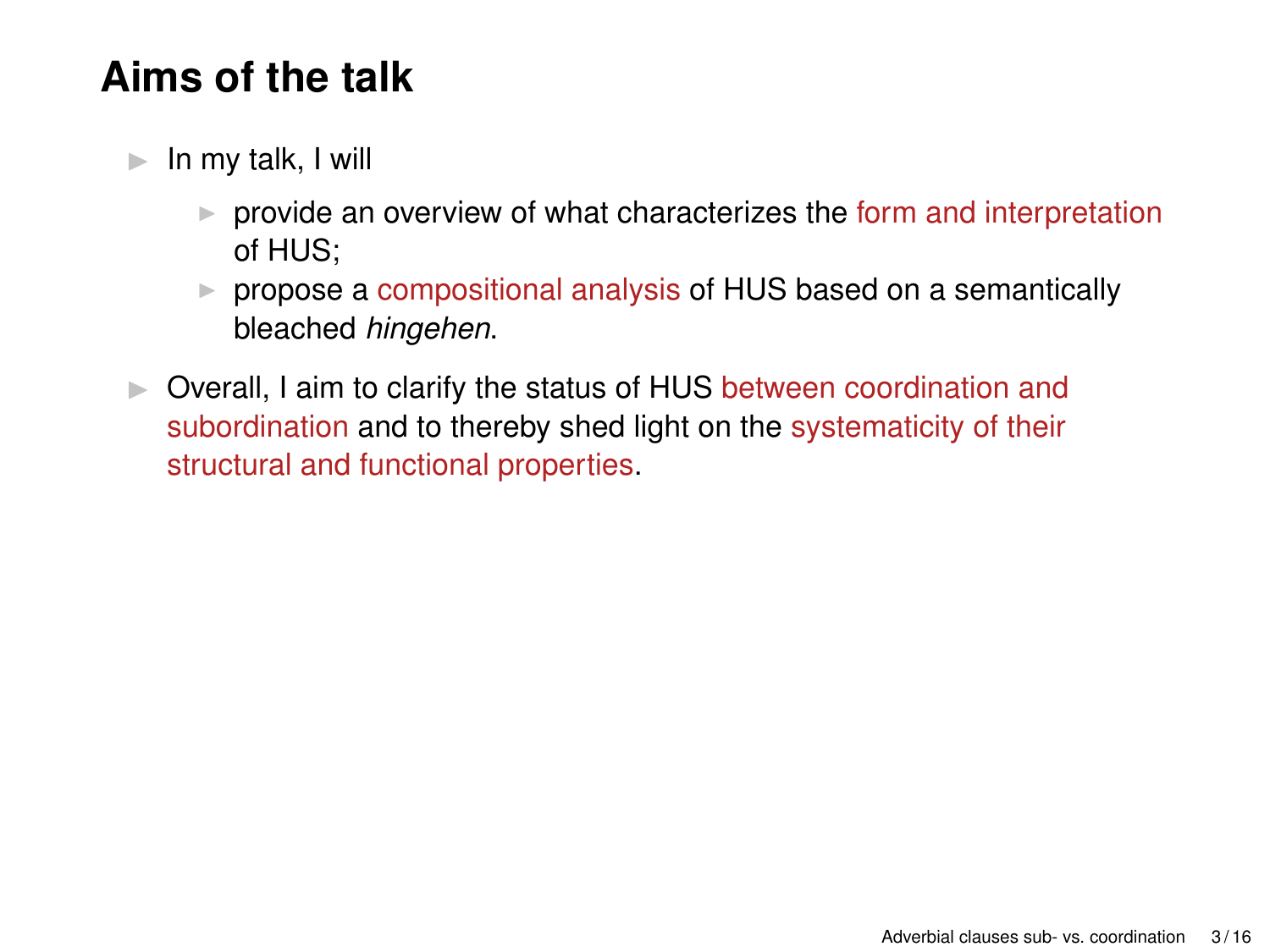## **Properties: Form**

- <span id="page-3-0"></span>▶ I will argue for hypothesis H*Form* in [\(3\)](#page-3-0) (following analogous considerations for so-called implicative *und*-constructions in [Reis 1993\)](#page-15-4).
	- (3) HUS are regular coordinations, with properties that indicate a fused interpretation of both conjuncts.
- ▶ *Und* does not affect verbal position / form; HUS license ellipses:
	- (4) a. Er meinte, Ben sei hingegangen und habe *he held Ben be:*SUBJV *to:gone and have:*SUBJV *her written* ihr geschrieben.
		- b. Keiner wagt, einfach hinzugehen und eine Mail zu schreiben. *nobody dares simply to:to:go and a mail to write*
		- c. Geh doch hin und schreib ihr eine Mail! *go:*IMP *after all to and write:*IMP *her a mail*
	- (5) a. Ob *whether perhaps Ben to:go and her a* wohl Ben hingehen <sub>−</sub> und ihr eine Mail schreiben würde? *mail write would*
		- b. Ben soll *Ben should to:gone* hingegangen sein und <sub>−</sub> ihr geschrieben haben. *be and her written have*
- ▶ HUS license symmetric and asymmetric coordination (as defined by  $\pm$ homogeneity; e.g., [Reich & Reis 2013\)](#page-15-5); s. for asymmetric examples:
	- (6) a. Vielleicht geht er hin und sagt den Vortrag *perhaps goes he to and cancels the presentation* ab.
		- b. Wenn er hinginge und würde absagen, wäre ich überrascht.
			- *if he to:went and would cancel, were I surprised*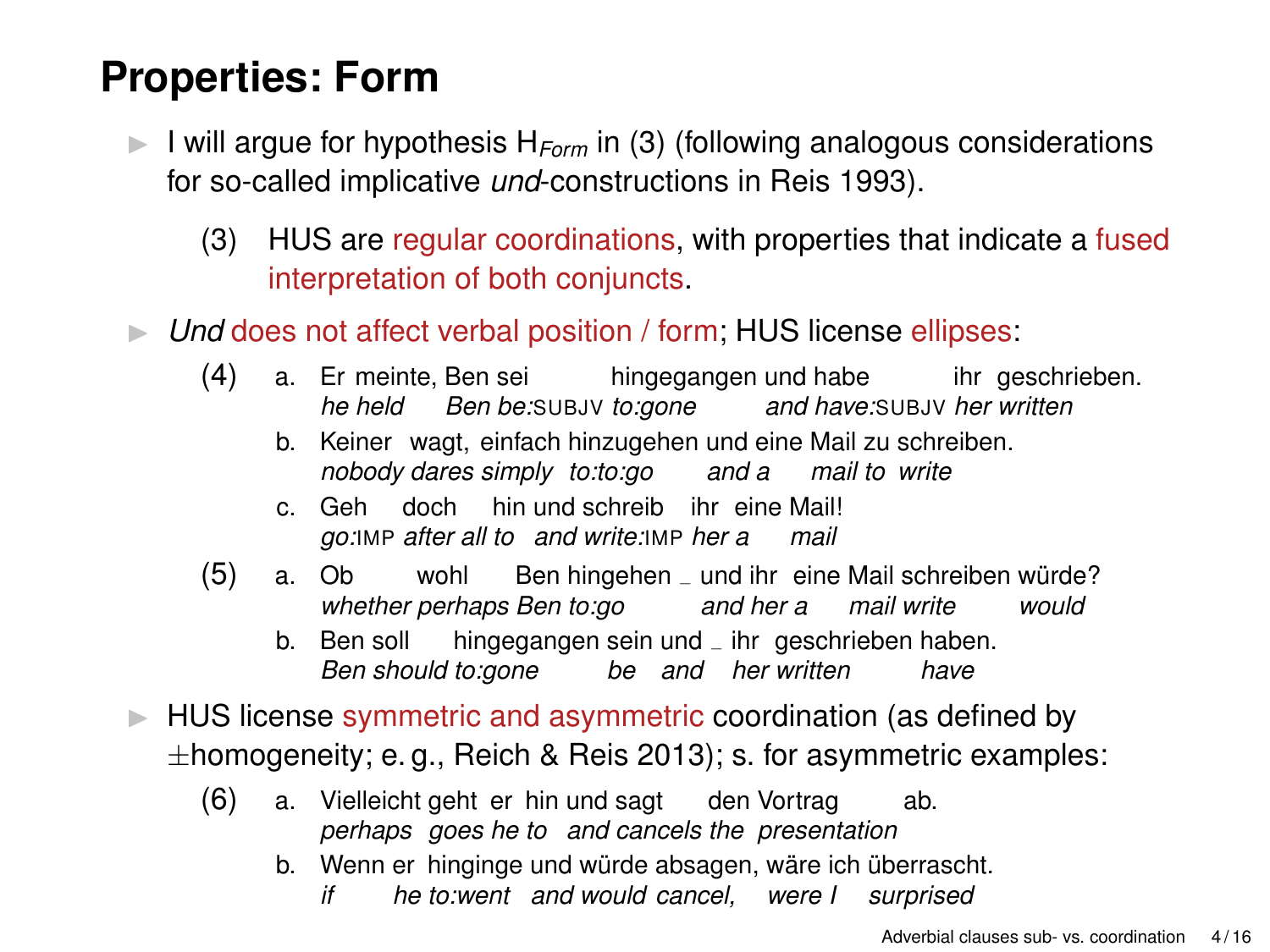#### **Properties: Form**

▶ HUS enforce subject gap in 2nd conjunct, 1 focus-background struct., *und*:

- (7) Ben ging hin und {er/der Idiot} hat eine Mail geschrieben. (\*HUS) *Ben went to and {he/the idiot} has a mail written*
- (8) Ben ging HIN und er hat eine MAIL geschrieben. *Ben went to and he has a mail written* (\*HUS)
- (9) a. Er ging hin oder hat eine Mail geschrieben. *he went to or has a mail written* (\*HUS)
	- b. Er ging hin, aber sagte den Vortrag *he went to but cancelled the presentation* ab. (\*HUS)

S. [Proske \(2017,](#page-15-2) [2019\)](#page-15-3) for a partially dissenting opinion; however,  $\pm$ semantical bleaching of the verb is not controlled for properly.

▶ In HUS, conjuncts share sentence mood, sentence adverbials, negation:

- $(10)$ *you go:*IND *to and cancel:*IMP *the presentation* gehst hin und sag den Vortrag ab! (\*HUS)
- (11) a. Er geht vielleicht hin und sagt den Vortrag *he goes perhaps to and cancels the presentation* ab.
	- b. Er ist sicher nicht hingegangen und hat den Vortrag abgesagt. *he is surely not to:gone and has the pres. cancelled*  $(\sim$  if HUS, presentation is epist. relativized / not cancelled)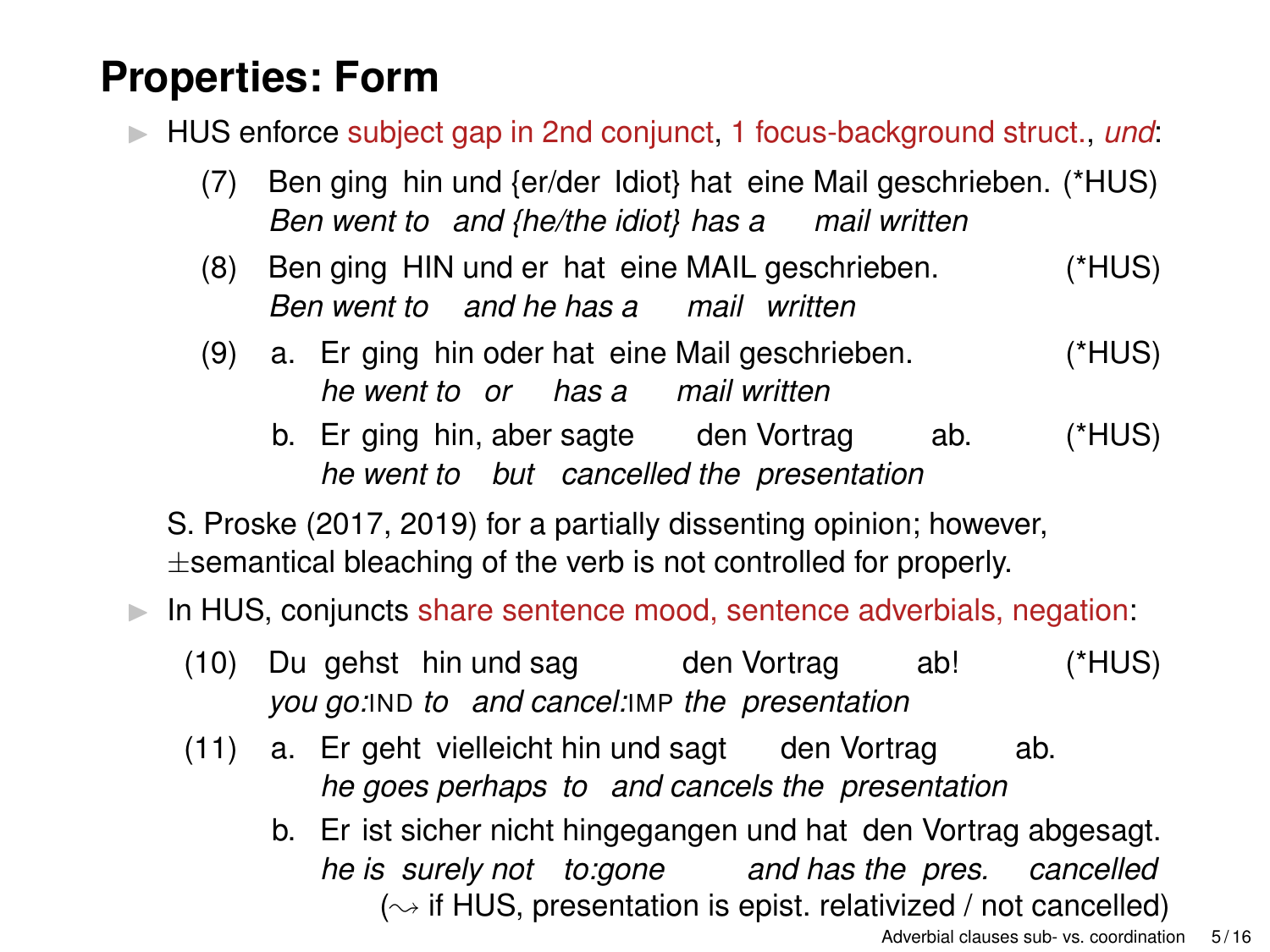#### **Properties: Interpretation**

- HUS and related patterns are often associated with 'intentionality' and 'topicality' (in some sense) (e. g., [Proske 2017,](#page-15-2) [2019,](#page-15-3) [Arnaiz & Camacho](#page-14-0) [1999,](#page-14-0) [Bravo 2020\)](#page-14-2).
- <span id="page-5-1"></span><span id="page-5-0"></span>▶ For HUS, I propose a specification along the lines of hypothesis H<sub>Int</sub> in [\(12\)](#page-5-0) and the corresponding adverbial paraphrase in [\(13\)](#page-5-1):
	- (12) HUS yield the conceptualization of an action as an intended reaction to a topic situation.
	- (13) Ada geht hin und schreibt Ben eine Mail. *Ada goes to and writes Ben a mail*
		- ≈ 'Ada is reacting to a discourse prominent situation by writing Ben a mail'

Correspondingly, the fused interpretation of HUS is characterized by a:

- $\triangleright$  bipartition into a superordinate abstract reaction and a subordinate more concrete action;
- $\triangleright$  quasi-identifying link between both events via a conceptualization relation.

S. [Anscombe \(1957\)](#page-14-3), [Sæbø \(2008\)](#page-15-6), [Bücking \(2014\)](#page-14-4) and the analysis below for the corresponding 'paradox' of the so-called *by*-locution.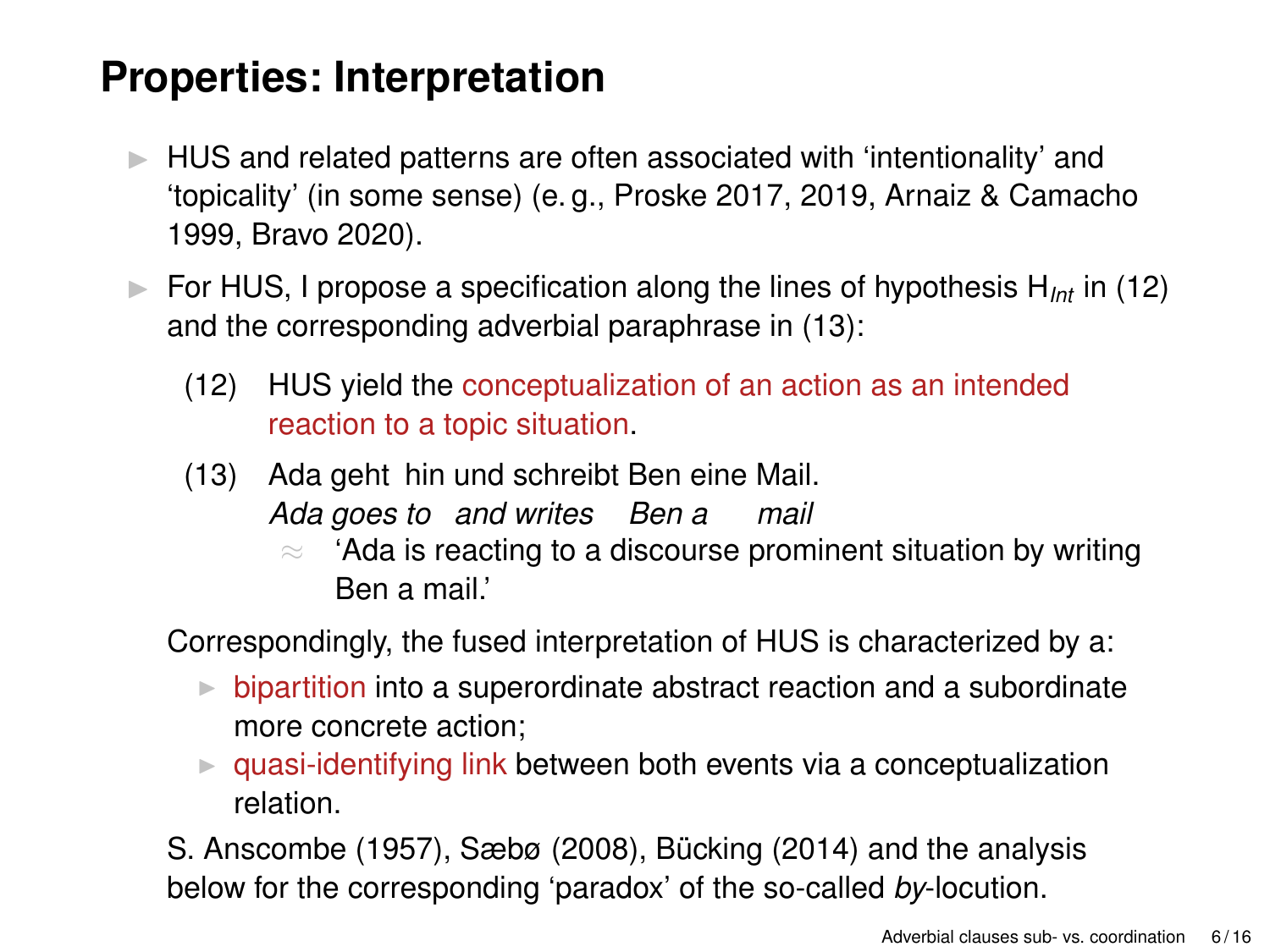#### **Properties: Interpretation**

- ▶ For HUS, neither a sequential nor a parallel interpretation of the conjuncts is allowed (s. [Reis 1993](#page-15-4) for implicative *und*-construction):
	- $(14)$ *he goes to and wrench. {then/in add.} the wire from the wall* geht hin und reißt {dann/zudem} das Kabel aus der Wand.
	- $(15)$ *he goes to and wrenches the wire from the wall* geht hin UND reißt das Kabel aus der Wand.

(\*HUS)

- $\triangleright$  The subject argument needs to be an agent controlling the event in the 2nd conjunct (s. [Bravo 2020](#page-14-2) for *agarrar* 'take' in Spanish):
	- (16) a. # Der Apfel ging hin und fiel vom Baum. *the apple went to and fell from the tree*
		- b. # Der Wind ging hin und öffnete die Tür. *the wind went to and opened the door*
	- $(17)$ *he went to and {fell / was informed / was happy /* ging hin und {fiel / wurde benachrichtigt / war glücklich / erreichte den Gipfel}. *reached the summit}*

#### (\*HUS)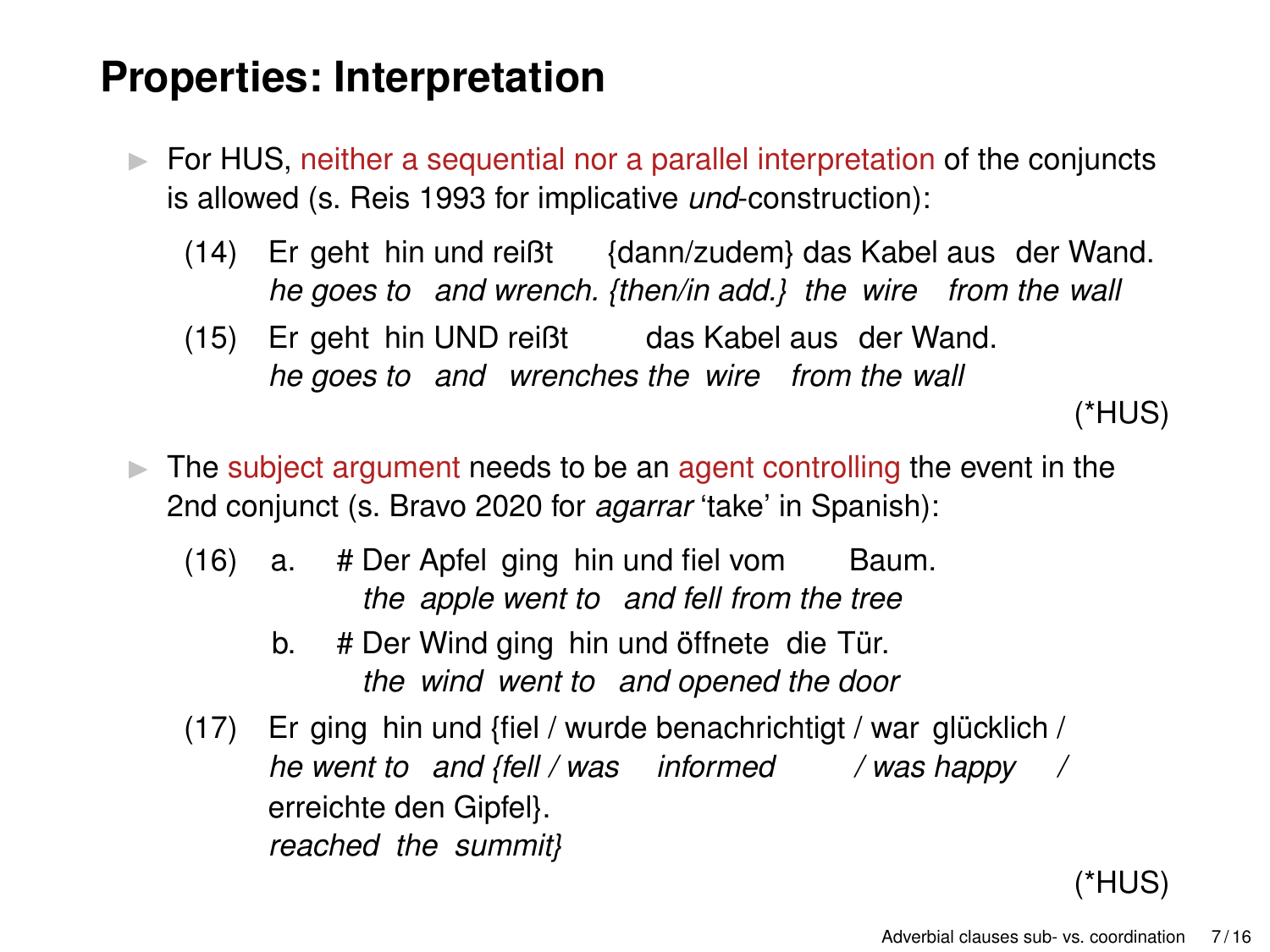#### **Properties: Interpretation**

- ▶ Evidence in favor of a relation to a discourse prominent situation:
	- HUS are infelicitous in contexts that lack a relation to a topic situation:
		- (18) # Was macht Ben so? Der geht hin und schreibt einen *what does Ben so – he goes to and writes a* Roman. *novel*
	- $\triangleright$  HUS are particularly good in contexts that make a relation to a topic situation explicit:
		- (19) Und was macht der? Der geht hin und schreibt ihr 'ne Mail. *and what does he he goes to and writes her a mail*
		- $(20)$ *there* goes she to and wrenches the wire from the wall geht sie hin und reißt das Kabel aus der Wand.
	- $\triangleright$  The topic situation provides a linguistic anchor for variable pragmatic enrichments that are considered typical of HUS / related structures (e. g., evaluation of an event as surprising / negative; e. g., [Stefanowitsch 1999,](#page-15-0) [Bravo 2020,](#page-14-2) [Proske 2017,](#page-15-2) [2019\)](#page-15-3).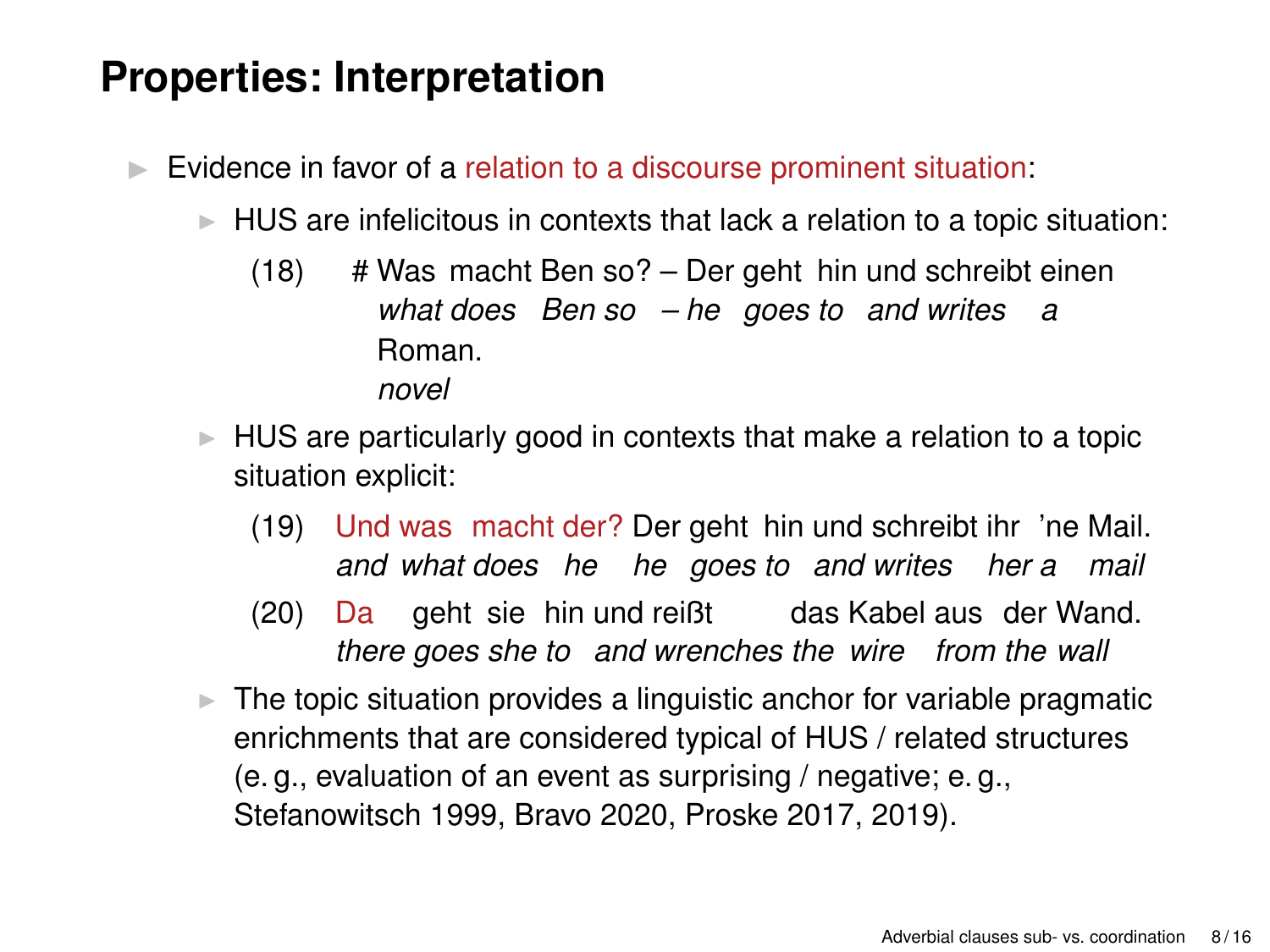#### **Compositional analysis**

- ▶ Standard structure for symmetric coordination (e.g., [Reich & Reis 2013;](#page-15-5) surface-oriented version without Across-the-Board movement):
	- (21) (dass) Ada hingeht und Ben eine Mail schreibt *(that) Ada to:goes and Ben a mail writes*



▶ *Und* links arguments of the same semantic type; following [Lang \(1991\)](#page-14-5), I assume the lexical entry in [\(23\)](#page-8-0), where simul′ encodes a search warrant for a common integrator of the same type.

<span id="page-8-0"></span>(23) 
$$
[und] = \lambda Y \lambda X . \text{simul}'(X, Y)
$$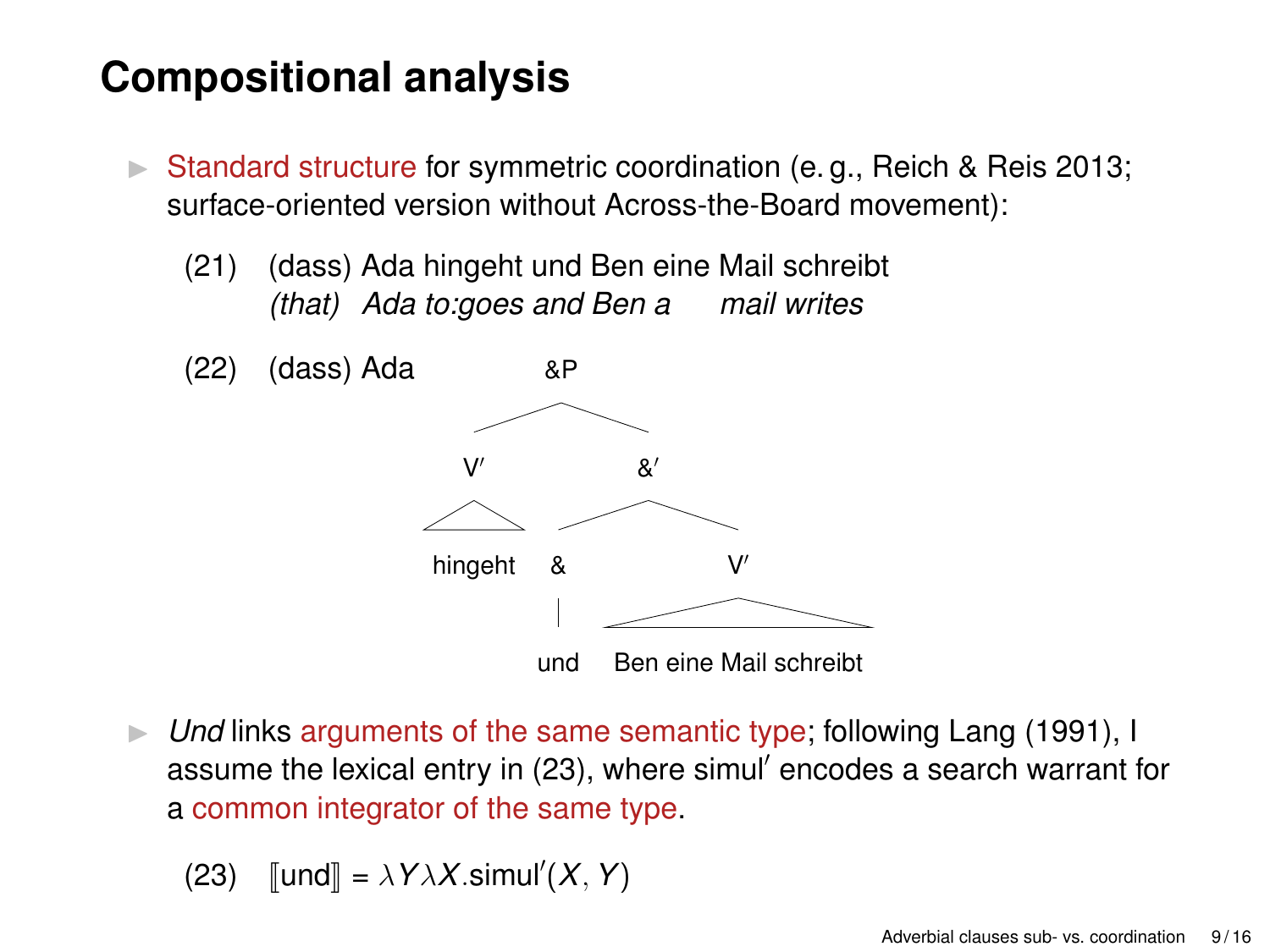#### **Compositional analysis**

▶ Proposed lexical entry for *hingeh-* (simplified implementation in terms of Type Composition Logic; s. [Asher 2011,](#page-14-6) [Bücking 2014\)](#page-14-4):

(24)  $[\text{hingeh-}] = \lambda x_{AG} \lambda e \exists s^* \exists e' [\text{react}'(e, x, s^*) \wedge \text{o-elab}'(e, e')]$ 

- $\blacktriangleright$  The subject argument x is assigned an agent role.
- **▶ The referential event argument** *e* **provides a reaction to a topic** situation s<sup>\*</sup>; in addition, e ,object-elaborates' an event e' (that is, e' is conceptualized as a reaction).
- $\triangleright$  Compositional derivation for &P (provided that the binding of events precedes the coordination):
	- $(25)$  [hingeht und Ben eine Mail schreibt]
		- $=$   $\lceil \text{und} \rceil$  ( $\lceil \text{Ben eine Mail schreibt} \rceil$ ) ( $\lceil \text{hingcht} \rceil$ )
		- = simul′ (λ*x*AG∃*e*∃*s* <sup>∗</sup>∃*e* ′ [react′ (*e*, *x*, *s* ∗ ) ∧ o-elab′ (*e*, *e* ′ )], λ*y*∃*e* ′′[write′ (*e* ′′ , *y*,Ben, indef-*m*[mail′ (*m*)])])

Search for common integrator prompts the identification of the open subject slots and of *e'* and *e''*, which yields the following simplified result:

- $(26)$  | hingeht und Ben eine Mail schreibt
	- $\Rightarrow$   $\lambda x_{AG} \exists e \exists s^* \exists e'$ [react' $(e, x, s^*) \wedge$  o-elab' $(e, e') \wedge$ write′ (*e* ′ , *x*,Ben, indef-*m*[mail′ (*m*)])]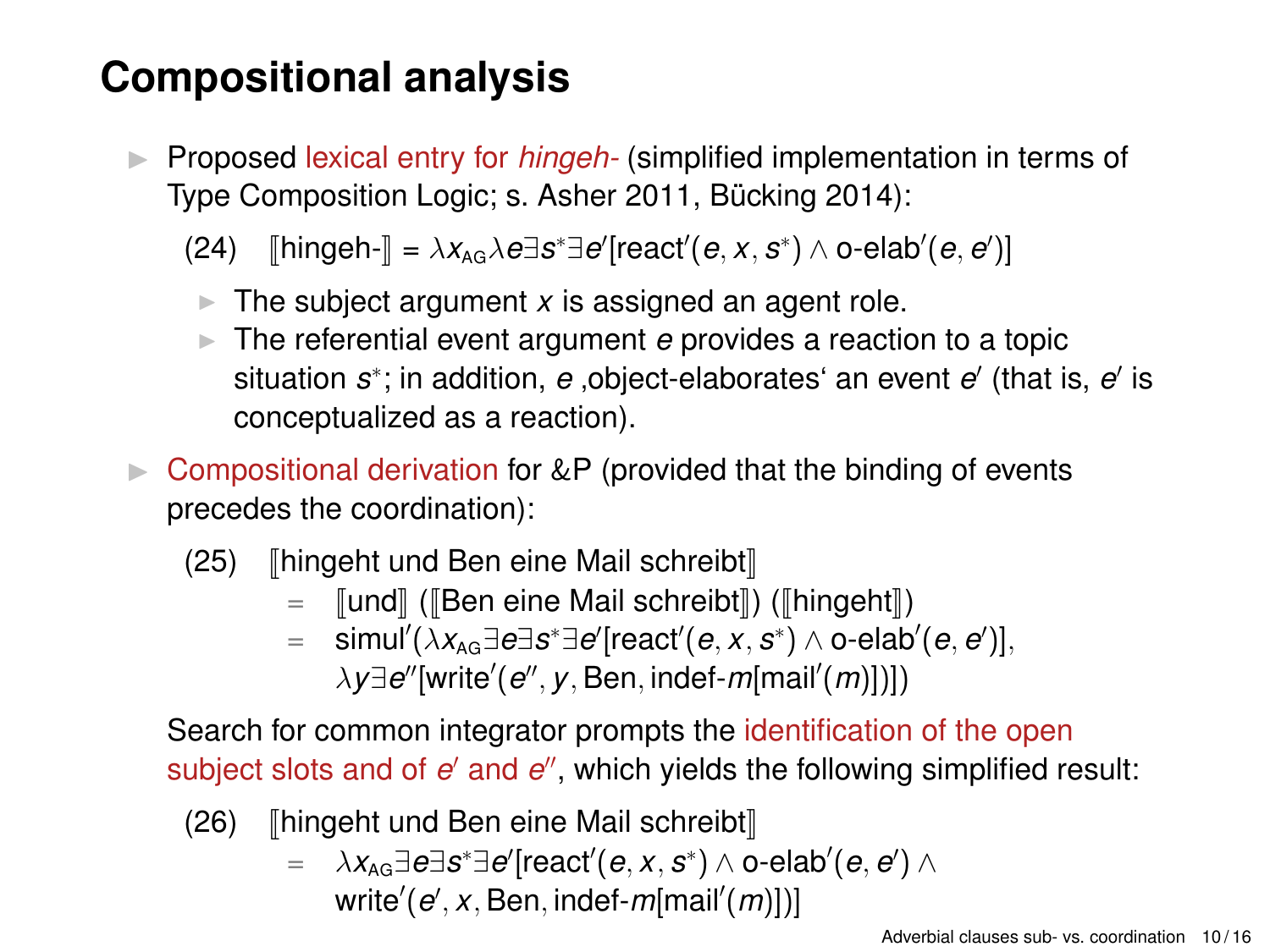#### **Compositional analysis**

- <span id="page-10-0"></span> $\triangleright$  Integration of the subject yields [\(27\)](#page-10-0) for the clause as a whole:
	- (27)  $\left[\frac{d}{d} \times \frac{1}{d} \times \frac{1}{d} \times \frac{1}{d} \times \frac{1}{d} \times \frac{1}{d} \times \frac{1}{d} \times \frac{1}{d} \times \frac{1}{d} \times \frac{1}{d} \times \frac{1}{d} \times \frac{1}{d} \times \frac{1}{d} \times \frac{1}{d} \times \frac{1}{d} \times \frac{1}{d} \times \frac{1}{d} \times \frac{1}{d} \times \frac{1}{d} \times \frac{1}{d} \times \frac{1}{d} \times \frac{1}{d} \times \frac{1}{d} \times \frac{1}{d$ 
		- = 1 gdw. ∃*e*∃*s* <sup>∗</sup>∃*e* ′ [react′ (*e*,Ada, *s* ∗ ) ∧ o-elab′ (*e*, *e* ′ ) ∧ write′ (*e* ′ ,Ada,Ben, indef-*m*[mail′ (*m*)])]

'Ada is reacting to a discourse prominent situation by writing Ben a mail.'

- ▶ The interpretation of HUS follows from independently motivated properties of coordination and a semantically bleached motion verb; the relevant metaphorization of *hingeh* is not arbitrary:
	- **► Gehen** is an unmarked motion verb, which supports its metaphorization; the selection of an agent follows from *gehen* being intentional (s. [Proske 2017,](#page-15-2) 239, building on [Di Meola 1994\)](#page-14-7).
	- ▶ *Hin* gives an unspecific direction, which supports its metaphorization; its presence prevents *gehen* from focusing the mode of motion.
- $\triangleright$  Metaphor pertains to V1, coord. bipartition is preserved; contra [Stefanowitsch \(1999,](#page-15-0) 130): "The *and* in *go and Verb* does not function as a coordinator, but as a semantic instruction to blend (a variant of) the image-schematic structure evoked by *go* with the event structure evoked by the main verb."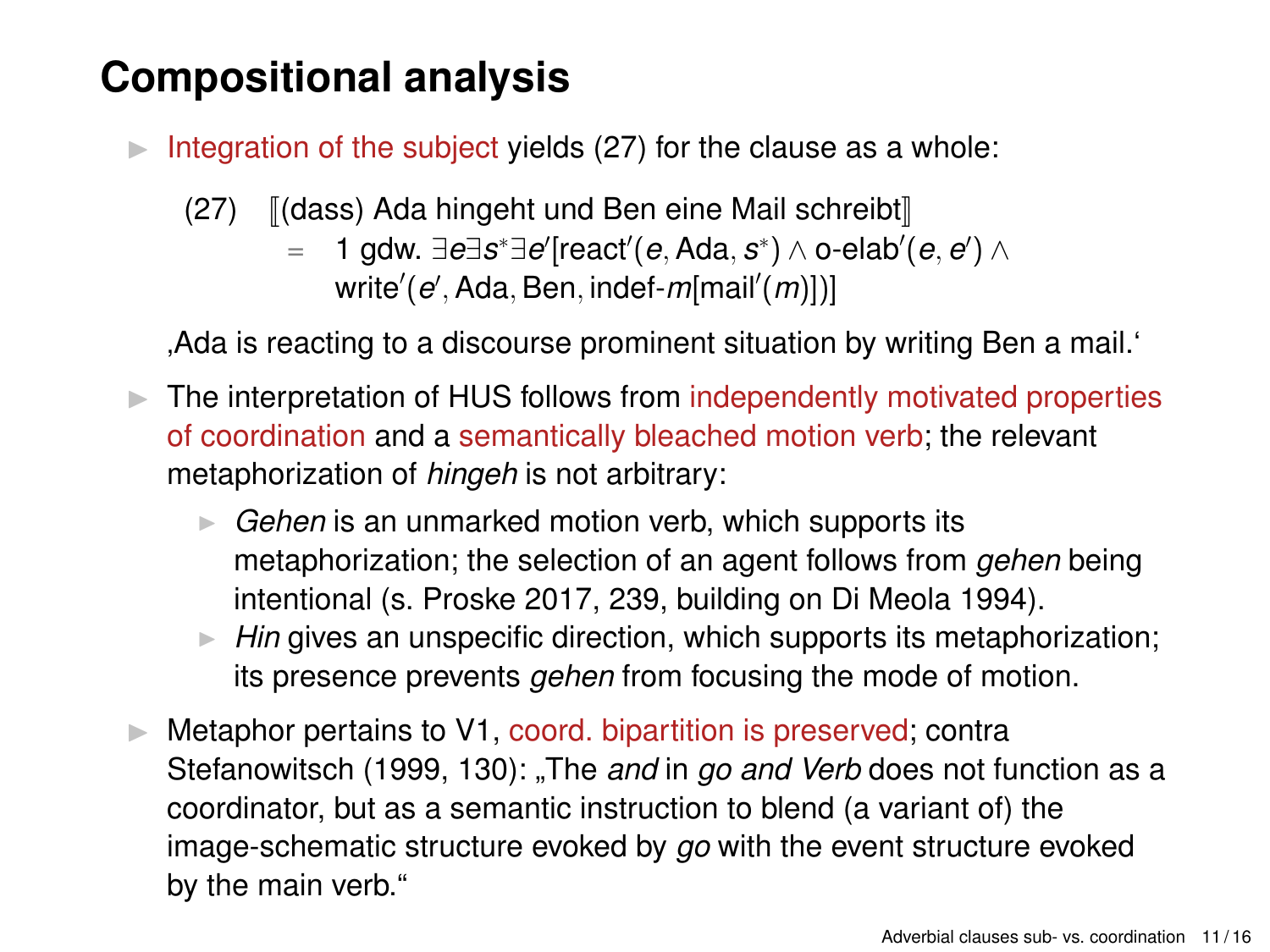#### **A reason** *for* **coordination?**

- <span id="page-11-0"></span>▶ [Reis \(1993\)](#page-15-4) argues that the interpretation of implicative *und*-constructions (= IUC) such as [\(28\)](#page-11-0) involve a double asymmetry:
	- (28) Ada war so nett und half *Ada was so nice and helped Ben* Ben.
	- ▶ Semantically, the 2nd conjunct is subordinate to the 1st conjunct, as it fills a structural complement of the 1st conjunct.
	- ▶ Pragmatically, the 2nd conjunct is superordinate to the 1st conjunct, as it provides the core information.

The communicative balance between these forces is reflected rather by coordination than by subordination; s. [\(29\)](#page-11-1) following [Reis \(1993,](#page-15-4) (H3)):

- <span id="page-11-1"></span>(29) Coordination correlates with equal weights of given information, while subordination correlates with their inequality.
- ▶ For HUS, one can invoke an analogous compromise and, thus, an analogous reason for coordination:
	- ▶ Semantically, the 2nd conjunct is subordinate to the 1st conjunct, as it specifies an underspecified semantic argument of the 1st conjunct.
	- Pragmatically, the 2nd conjunct is superordinate to the 1st conjunct, as it provides the core information.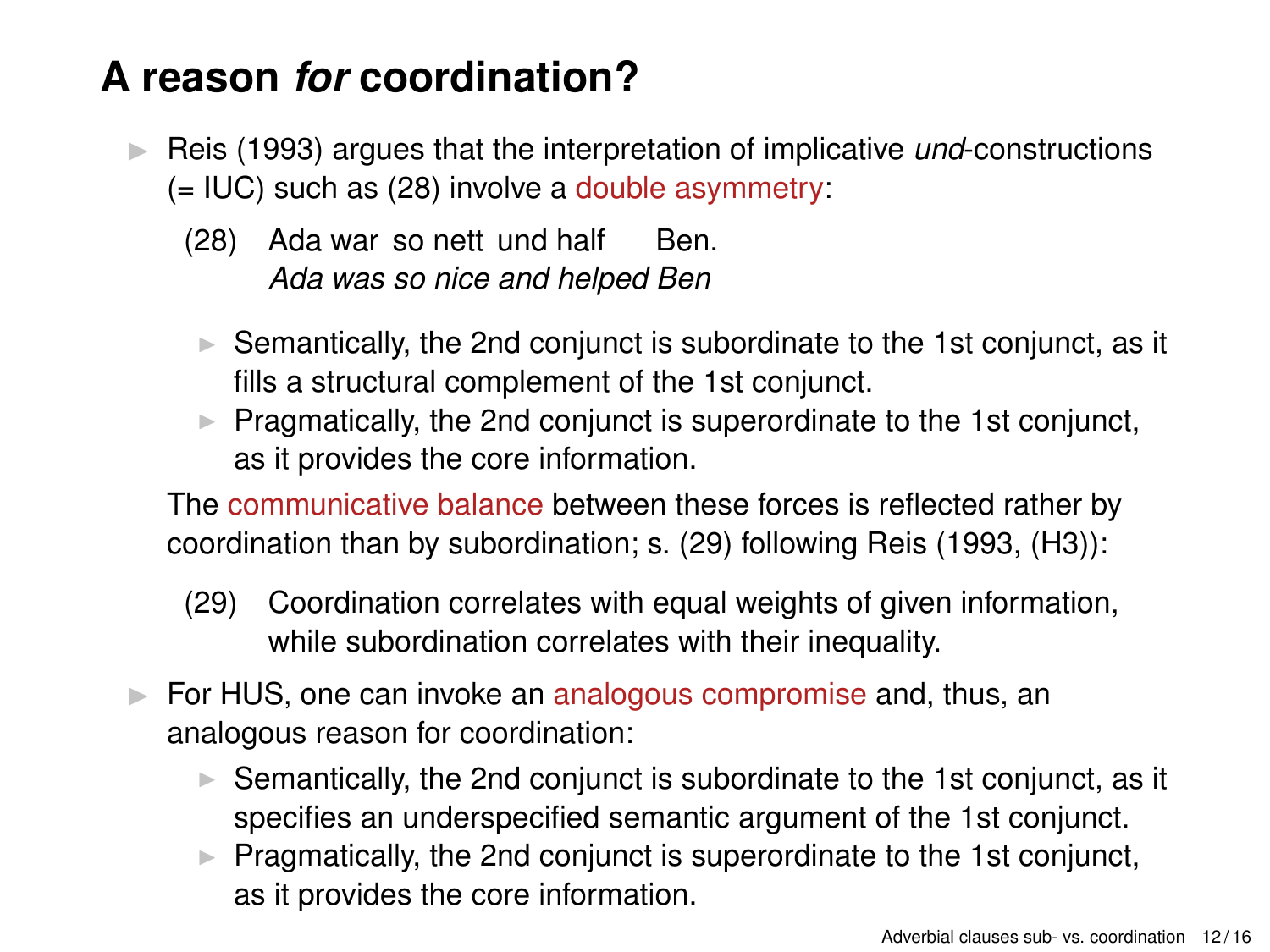#### **Reasons** *against* **subordination?**

Why do HUS exclude subordinate infinitival variants, in contrast to IUC?

- $(30)$  a. *Ada is so nice Ben to help* ist so nett, Ben zu helfen.
	- b. \* Ada geht hin, Ben eine Mail zu schreiben. *Ada goes to Ben a mail to write*

In HUS, the relevant argument cannot be governed, as it is not a  $\lambda$ -bound structural complement.

- ▶ Why do HUS exclude adverbial variants?
	- (31) \* Ada geht hin, indem sie Ben eine Mail schreibt. *Ada goes to in that she Ben a mail writes*
	- $\triangleright$  Adverbial clauses and their hosts provide autonomous info units, which are related to each other secondarily; s. [Reich \(2009,](#page-15-7) 147f.).
	- ▶ Autonomy of the 1st clause undermines the metaphorical interpretation of *hingehen*; s. [Laptieva \(2022\)](#page-14-8) for other domains:
		- (32) a. Sie basteln am Aufstieg in die 1. Liga. ✓metaph. *they tinker at the moving up in the 1st league*
			- b. Sie basteln (#den Aufstieg in die 1. Liga). \*metaph. *they tinker the moving up in the 1st league*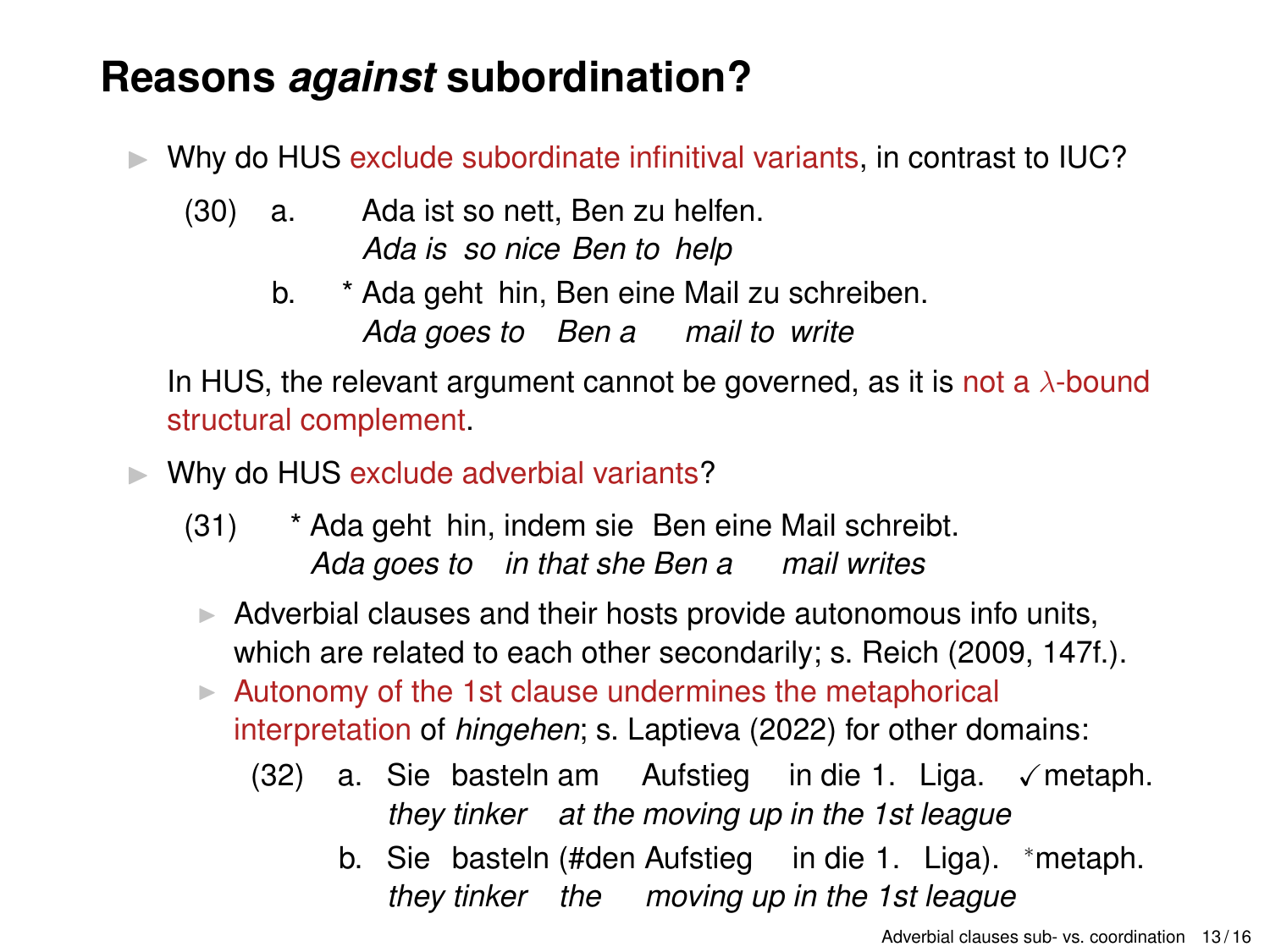#### **Conclusion: I have**

- ▶ argued that *hingeh-und*-structures (= HUS) in German come with specific formal and functional properties:
	- ▶ HUS are regular coordinative structures with properties that indicate a fused interpretation of both conjuncts (subject gap, obligatory *und*, 1 focus-background structure).
	- $\blacktriangleright$  HUS yield the conceptualization of an action as an intended reaction to a topic situation (conjuncts are neither sequential nor parallel, but ordered in a specific hierarchical way; agentive subject).
- ▶ proposed a lexicon-based compositional analysis:
	- ▶ The motion verb *hingehen* has a regular metaphorical reading, which introduces an intended reaction to a topic situation.
	- $\triangleright$  The metaphorical reading renders a local specification of the reaction necessary; this can be achieved only by a fused conjunct.

#### **Thanks for your attention!**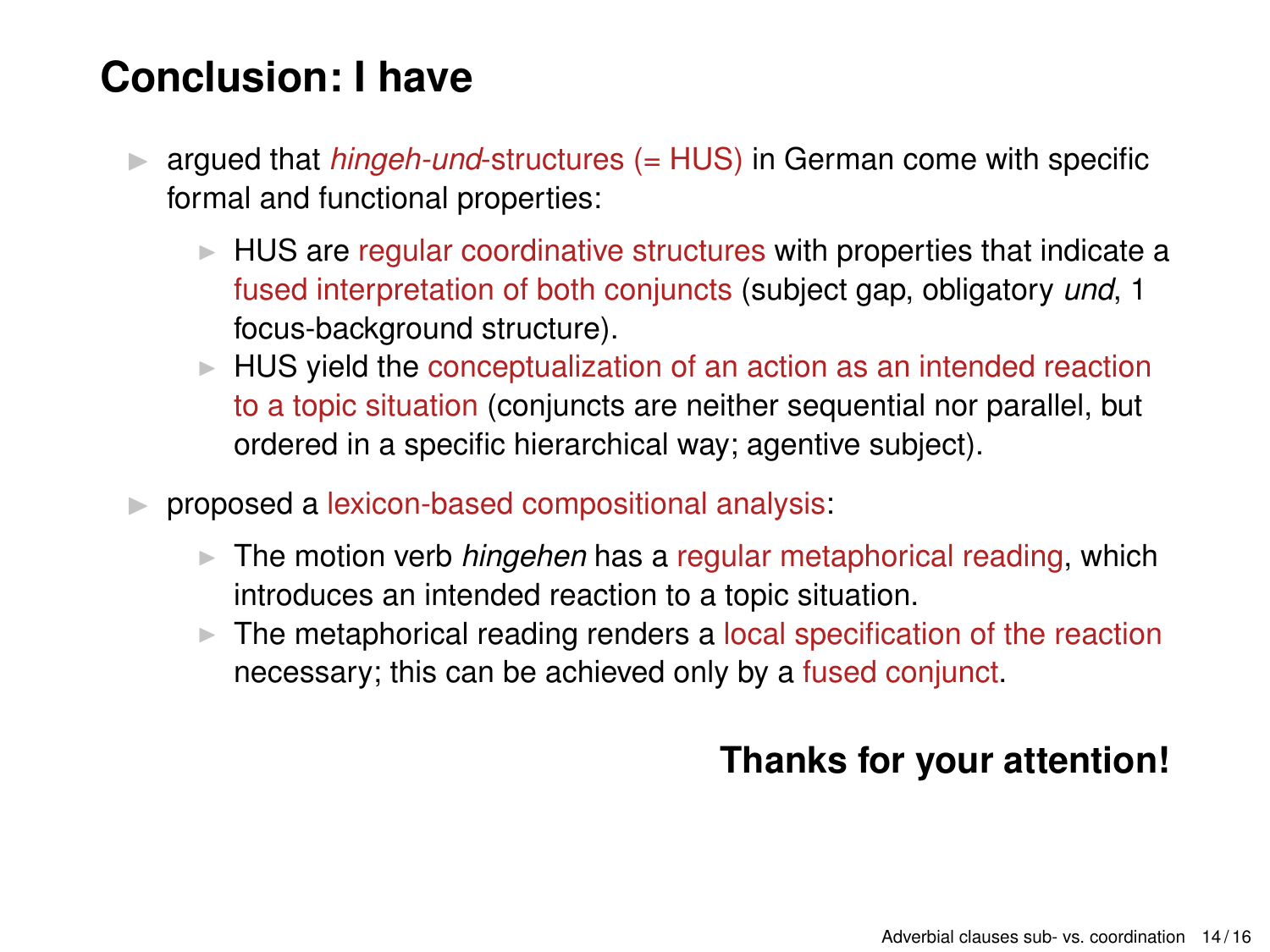#### **Literatur**

<span id="page-14-3"></span>Anscombe, Gertrude. 1957. *Intention*. Oxford: Blackwell.

- <span id="page-14-0"></span>Arnaiz, Alfredo & José Camacho. 1999. A topic auxiliary in Spanish. In Javier Gutiérrez-Rexach & Fernando Martínez-Gil (eds.), *Advances in hispanic linguistics*, 317–331. Somerville, MA: Cascadilla Press.
- <span id="page-14-6"></span>Asher, Nicholas. 2011. *Lexical meaning in context. A web of words*. New York: Cambridge University Press.
- <span id="page-14-2"></span>Bravo, Ana. 2020. On pseudo-coordination in Spanish. *Borealis: An International Journal of Hispanic Linguistics* 9. 125–180.
- <span id="page-14-4"></span>Bücking, Sebastian. 2014. Elaborating on events by means of English *by* and German *indem*. In Christopher Piñón (ed.), *Empirical issues in syntax and semantics 10*, 19–36. http://www.cssp.cnrs.fr/eiss10/.
- <span id="page-14-7"></span>Di Meola, Claudio. 1994. Kommen *and* gehen*. Eine kognitiv-linguistische Untersuchung der Polysemie deiktischer Bewegungsverben*. Tübingen: Niemeyer.
- <span id="page-14-5"></span>Lang, Ewald. 1991. Koordinierende Konjunktionen. In Arnim von Stechow & Dieter Wunderlich (eds.), *Semantik/Semantics. Ein internationales Handbuch der zeitgenössischen Forschung*, 597–623. Berlin: de Gruyter.
- <span id="page-14-8"></span>Laptieva, Ekaterina. 2022. *Atelische* an*-Konstruktion. Eine korpusbasierte Modifikatoranalyse*. Tübingen: Narr.
- <span id="page-14-1"></span>Lehmann, Christian. 1991. Grammaticalization and related changes in contemporary German. In Elizabeth Closs Traugott & Bernd Heine (eds.), *Approaches to grammaticalization. Volume II: Focus on types of grammatical markers*, 493–535. Amsterdam: John Benjamins.